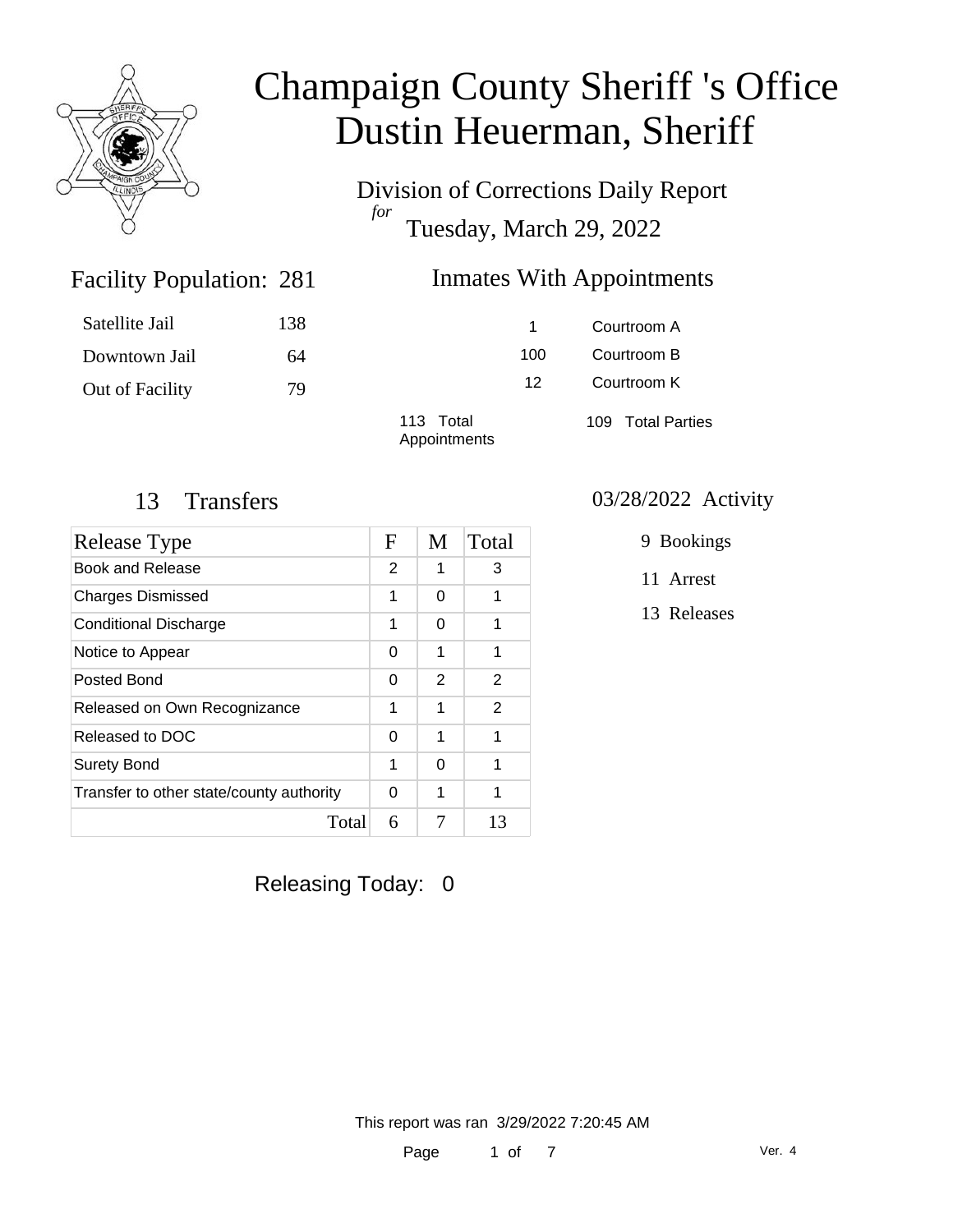

Division of Corrections Daily Report *for* Tuesday, March 29, 2022

### Custody Status Count

- Electronic Home Dentention 9
	- Felony Arraignment 9
	- Felony Pre-Sentence 6
		- Felony Pre-Trial 221
	- Felony Pre-Trial DUI 5
	- Felony Sentenced CCSO 4
	- Felony Sentenced IDOC 14
	- Misdemeanor Arraignment 6
		- Misdemeanor Pre-Trial 4
			- Petition to Revoke 1
			- Remanded to DHS 2
				- Total 281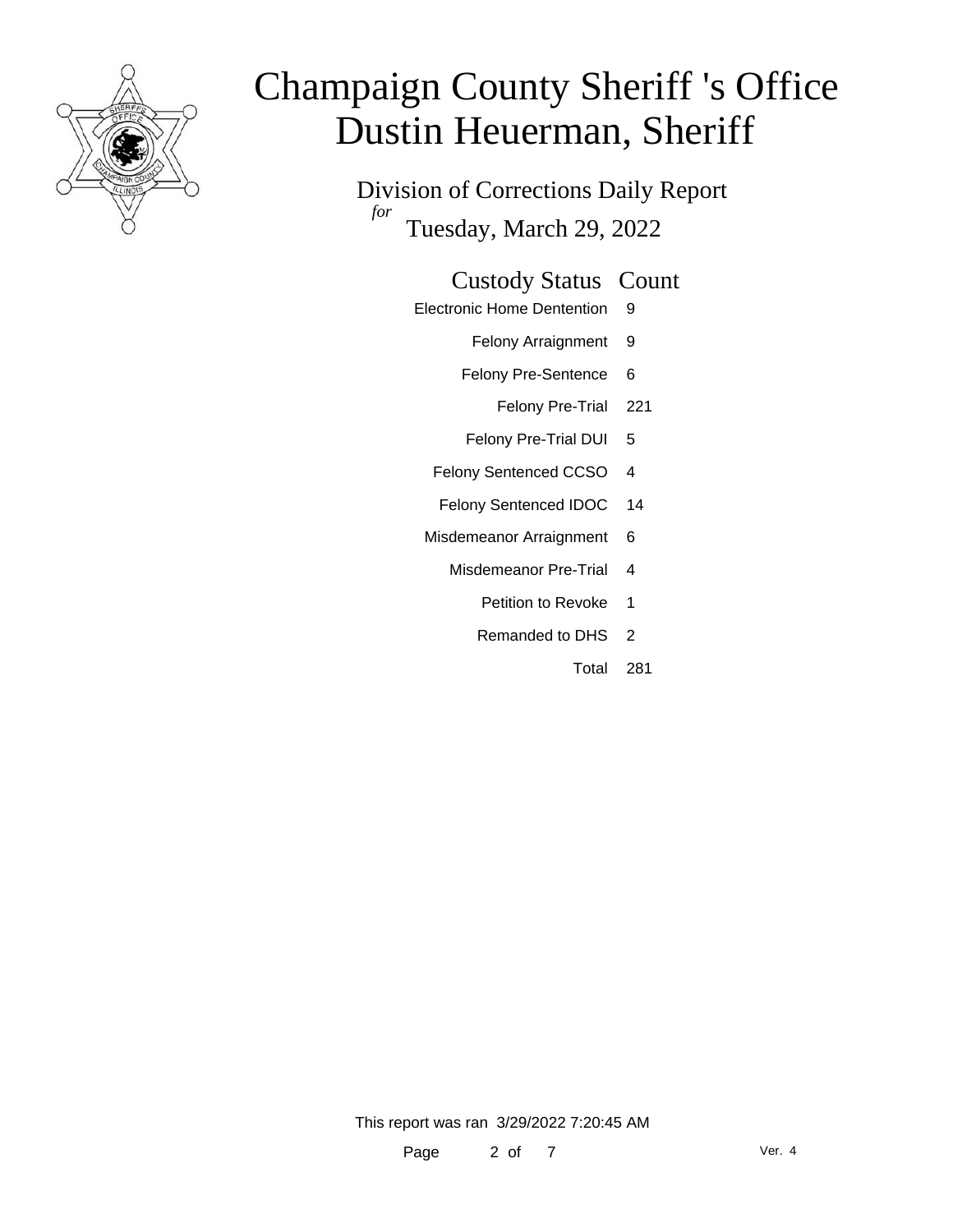

Division of Corrections Daily Report *for* Tuesday, March 29, 2022

### Inmates With Appointments

| Jailing Party Name              | Location    | Number of Records / Node |
|---------------------------------|-------------|--------------------------|
| ADAMS, WENDY DELOISE            | Courtroom B | 1 / Satellite Jail       |
| ARNDT, MICHAEL, Junior          | Courtroom B | 1 / Satellite Jail       |
| BARBER, MARK ANTHONY, Junior    | Courtroom B | 1 / Satellite Jail       |
| BARKER, ALEXANDER MASSIE        | Courtroom B | 1 / Satellite Jail       |
| BARKSDALE, RAY SHAWN            | Courtroom K | 1 / Downtown Jail        |
| BENNETT, JOHN MICHAEL           | Courtroom B | 1 / Out of Facility      |
| <b>BRANAMAN, CLIFFORD EARL</b>  | Courtroom B | 1 / Downtown Jail        |
|                                 | Courtroom K | 1 / Downtown Jail        |
| <b>BRIGGS, PATRICK MONTAY</b>   | Courtroom B | 1 / Out of Facility      |
| BROUGHTON, MARK ANTHONY, Junior | Courtroom B | 1 / Downtown Jail        |
| BROWN, CORRION DEVONTAE         | Courtroom B | 1 / Out of Facility      |
| BROWN, JAMES BRONELL            | Courtroom B | 1 / Downtown Jail        |
| BROWN, JAVON SHANTEZ            | Courtroom B | 1 / Downtown Jail        |
| <b>BROWN, MARKEL RIKKI</b>      | Courtroom B | 1 / Out of Facility      |
| BROWN, QUINTIN MARSHAUN         | Courtroom B | 1 / Satellite Jail       |
| BRYANT, DANNY EUGENE            | Courtroom B | 1 / Out of Facility      |
| BUFFORD, LANCE CORNELL          | Courtroom B | 1 / Satellite Jail       |
| CALKINS, STEVEN RAY             | Courtroom B | 1 / Downtown Jail        |
| CAMPBELL, AARON JACOB           | Courtroom B | 1 / Satellite Jail       |
| CAMPBELL, KEITH KNAQEEB         | Courtroom B | 1 / Out of Facility      |
| CARTER, DEMONDRE DAVON          | Courtroom B | 1 / Out of Facility      |
| CARTER, DERESHEO DEWAYNE        | Courtroom B | 1 / Satellite Jail       |
| CAVETTE, JUSTIN EUGENE          | Courtroom B | 1 / Satellite Jail       |
| CHAPPLE, MALIK BIANCO           | Courtroom B | 1 / Satellite Jail       |
| <b>CLAYTON, KAREEM JAMAL</b>    | Courtroom B | 1 / Downtown Jail        |
| COLBERT, ARIEANA FELICIA        | Courtroom B | 1 / Satellite Jail       |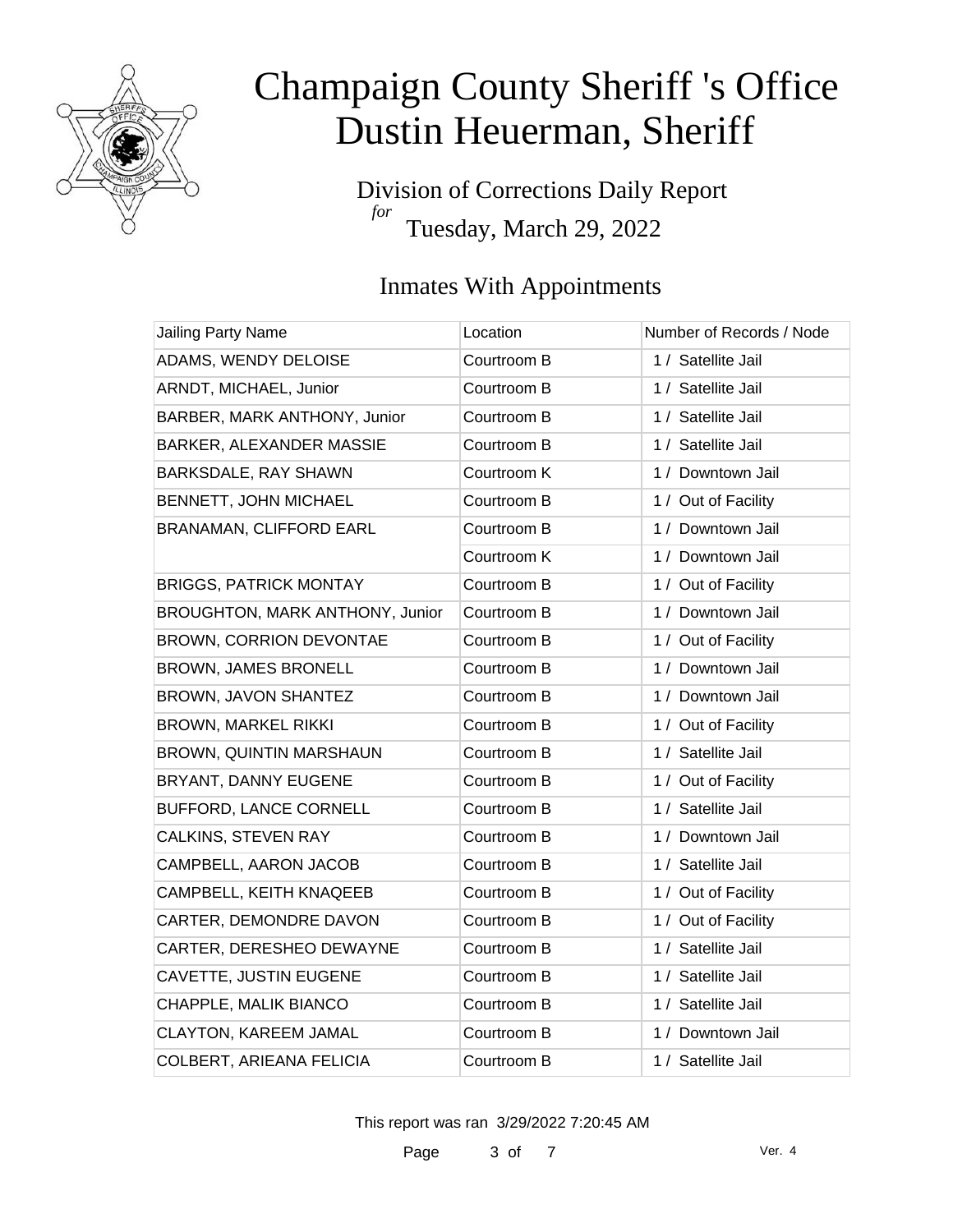

### Division of Corrections Daily Report *for*

Tuesday, March 29, 2022

| COLSON, WAYNE ARTHUR, Third     | Courtroom B | 1 / Out of Facility |
|---------------------------------|-------------|---------------------|
| CONERLY, KIN JOSEPH             | Courtroom B | 1 / Satellite Jail  |
| CRAIG, ANTOINE DARRELL          | Courtroom B | 1 / Out of Facility |
| CRANDALL, TERRY LEE, Junior     | Courtroom B | 1 / Satellite Jail  |
| <b>CROSS, PATRICK DONTRELLE</b> | Courtroom B | 1 / Out of Facility |
| DAVIS, AUSTIN CHRISTOPHER       | Courtroom B | 1 / Downtown Jail   |
| DAVIS, MARTIN DENNIS            | Courtroom B | 1 / Satellite Jail  |
| DAWKINS, LEN                    | Courtroom B | 1 / Out of Facility |
| DRAKE, MARCELL DEON             | Courtroom B | 1 / Downtown Jail   |
| ELVIR-REYES, JORGE LEONARDO     | Courtroom B | 1 / Satellite Jail  |
| <b>EMKES, DOUGLAS ALAN</b>      | Courtroom B | 1 / Satellite Jail  |
| EVANS, MICHAEL WILLIAM          | Courtroom B | 1 / Satellite Jail  |
| FINLEY, KEVIN DANTE             | Courtroom B | 1 / Satellite Jail  |
| FRANDLE, MARK RYAN              | Courtroom A | 1 / Satellite Jail  |
| FREEMAN, ANGEL JANILA KAY       | Courtroom B | 1 / Satellite Jail  |
| FUSON, KEITH EDWARD             | Courtroom B | 1 / Downtown Jail   |
| GARY, XAVIER LAMAR              | Courtroom B | 1 / Out of Facility |
| <b>GENTRY, BRENDA MICHELLE</b>  | Courtroom K | 2 / Satellite Jail  |
| <b>GRAHAM, CORTEZ LAMON</b>     | Courtroom B | 1 / Out of Facility |
| GRAY, WILLIAM DA'VON            | Courtroom B | 1 / Satellite Jail  |
| <b>GRIFFIN, NATHAN EUGENE</b>   | Courtroom B | 1 / Satellite Jail  |
| GROB, WARREN A, Junior          | Courtroom B | 1 / Downtown Jail   |
| HAYES, CAMERON TAYLOR MALEEK    | Courtroom B | 1 / Downtown Jail   |
| HAYES, DEVON JERMAINE           | Courtroom B | 1 / Satellite Jail  |
| HILL, JACOB MILES               | Courtroom B | 1 / Satellite Jail  |
| HOLBROOK, JOHNNIE MATHIS        | Courtroom B | 1 / Out of Facility |
| HOLT, MICHAEL TERRELL           | Courtroom B | 1 / Out of Facility |
| HOLT, TERRELL VALENTINO         | Courtroom K | 1 / Satellite Jail  |
| HOWARD, TREVON TITRESS          | Courtroom B | 1 / Satellite Jail  |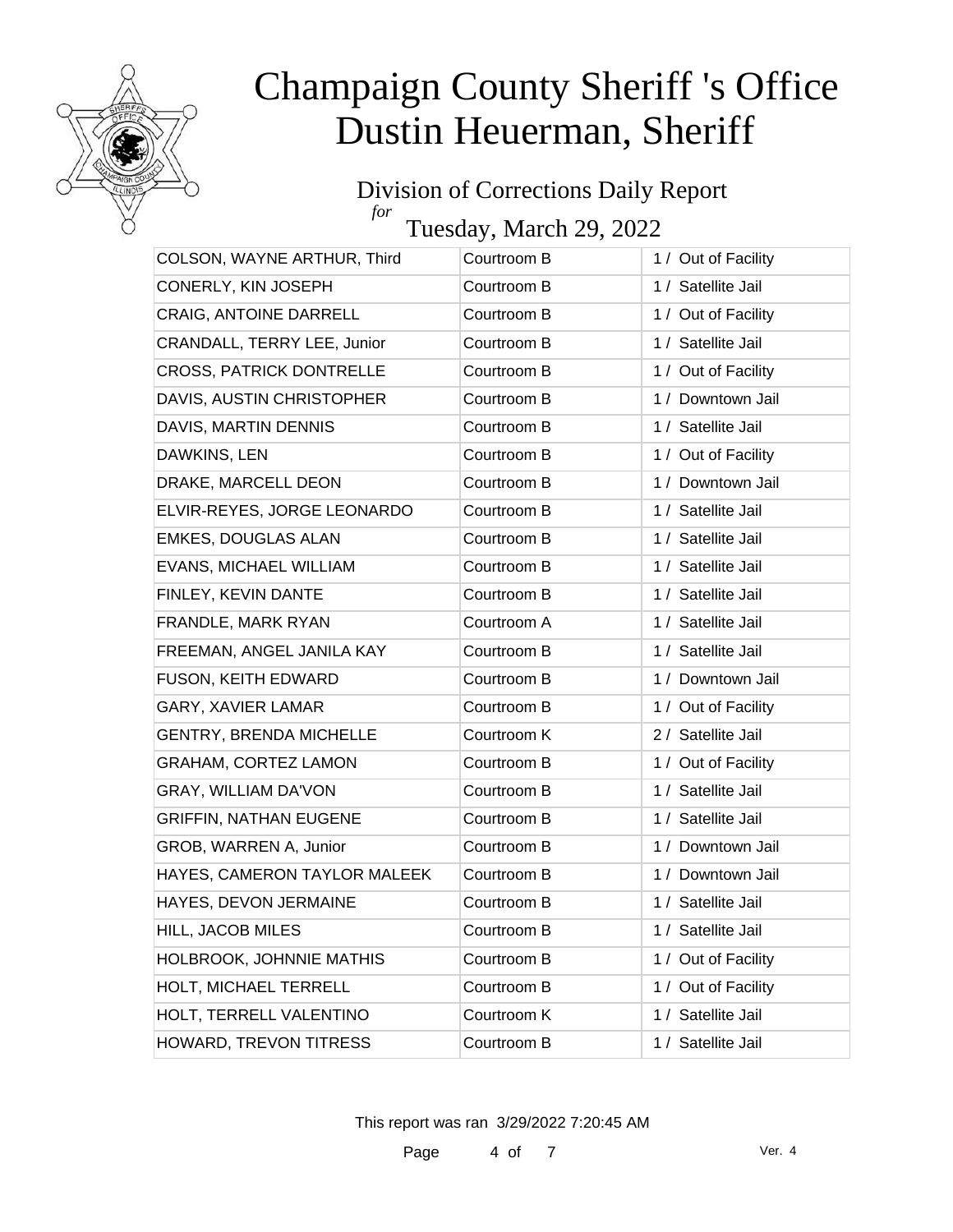

#### Division of Corrections Daily Report *for*

Tuesday, March 29, 2022

| INGRAM, CHERELL LETRISE        | Courtroom K | 1 / Satellite Jail  |
|--------------------------------|-------------|---------------------|
| JACKSON, LAMONT JEREMIE        | Courtroom B | 1 / Satellite Jail  |
| JONES, MARTEZ LAMONTE          | Courtroom B | 1 / Satellite Jail  |
| KING, JULIUS EMANUEL           | Courtroom B | 1 / Satellite Jail  |
| KINSEL, EVERAL MICHAEL WILLIAM | Courtroom B | 1 / Downtown Jail   |
| LARUE, TERENCE TRAMEL          | Courtroom B | 1 / Out of Facility |
| LAWS, TERON RAMONTE            | Courtroom B | 1 / Out of Facility |
| LAWS, WILLIAM ZARAK, Third     | Courtroom B | 1 / Satellite Jail  |
| LEE, AMAHRION JA'MERE          | Courtroom B | 1 / Out of Facility |
| LILLARD, LAWRENCE TYRONE       | Courtroom B | 1 / Out of Facility |
| LINDSEY, DERRICK LAMONT        | Courtroom B | 1 / Satellite Jail  |
| MANN, DAVID WILBERT, Junior    | Courtroom B | 1 / Out of Facility |
| MCCAULEY, TIMOTHY WILLIAM      | Courtroom B | 1 / Satellite Jail  |
| MCCLAIN, HURCHEL JOSEPH        | Courtroom B | 1 / Satellite Jail  |
| MCDONALD, DAVON D              | Courtroom B | 1 / Out of Facility |
| MCGAHA, CHRISTOPHER D          | Courtroom B | 1 / Satellite Jail  |
| MCLAURIN, KEYON A              | Courtroom B | 1 / Out of Facility |
| <b>MEEKS, CASSARIOUS MONTE</b> | Courtroom B | 1 / Satellite Jail  |
| METCALFE, LANELL JARON         | Courtroom B | 1 / Downtown Jail   |
| MILES, DARRION ANTONIO KEVONTA | Courtroom B | 1 / Out of Facility |
| MILLER, D'ANDRE                | Courtroom B | 1 / Out of Facility |
| MILLER, JOSE LOVELL            | Courtroom B | 1 / Satellite Jail  |
| MOR, ZHENG YUAN                | Courtroom K | 1 / Satellite Jail  |
| NELSON, RORY DEMOND            | Courtroom B | 1 / Satellite Jail  |
| PATNAUDE, MARTY WW             | Courtroom B | 1 / Satellite Jail  |
| PETMECKY, JOHN ROBERT          | Courtroom B | 1 / Downtown Jail   |
| PETTIGREW, MALCOME JAMIESON    | Courtroom B | 1 / Satellite Jail  |
| PETTIGREW, MARIO TRAVINIO      | Courtroom B | 1 / Downtown Jail   |
| PHILLIS, AARON MONTRELL        | Courtroom B | 1 / Downtown Jail   |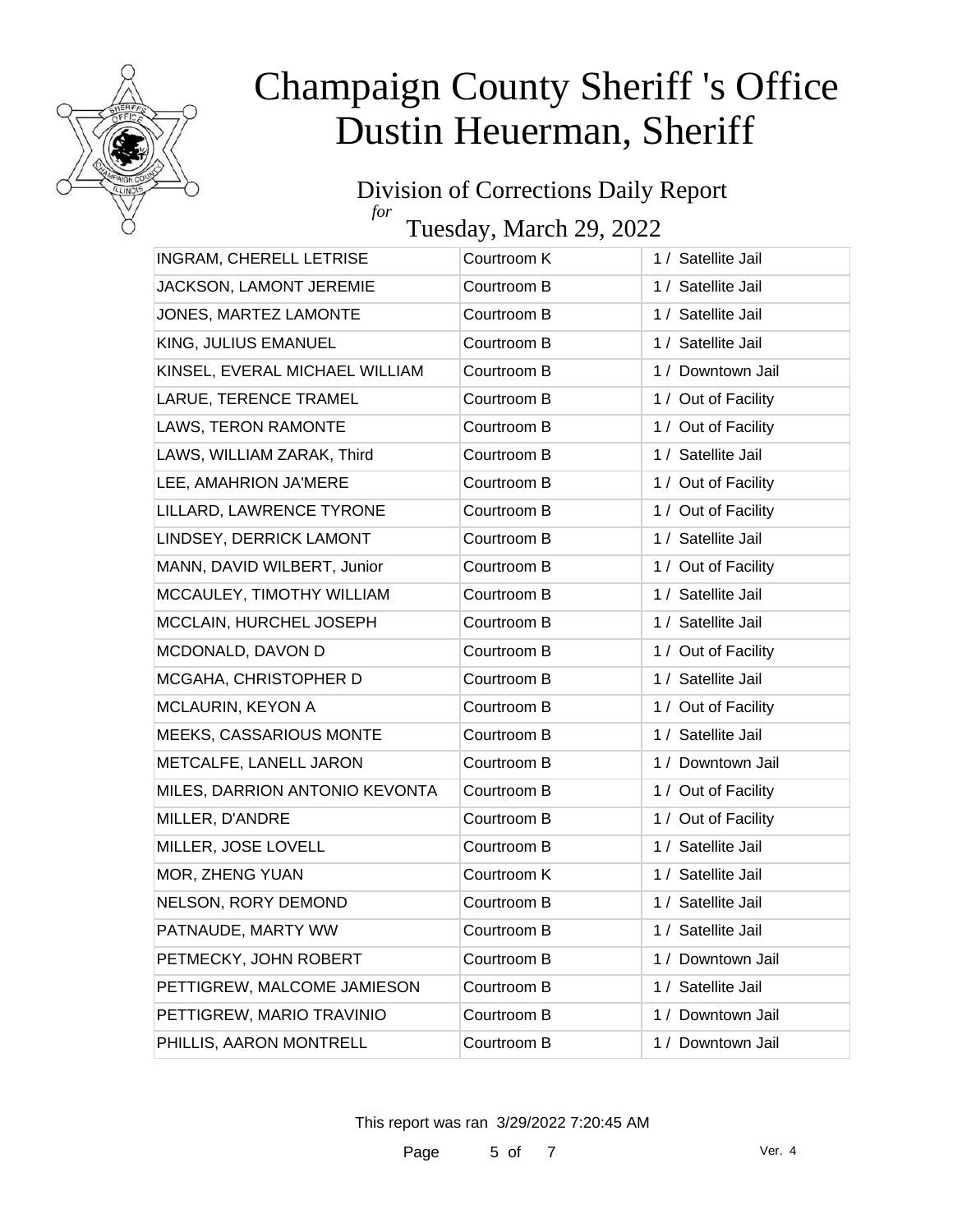

#### Division of Corrections Daily Report *for*

Tuesday, March 29, 2022

| PICKENS, DANTE DEVON                      | Courtroom B | 1 / Satellite Jail  |
|-------------------------------------------|-------------|---------------------|
| ROBINSON, DONNELL LEVON                   | Courtroom B | 1 / Downtown Jail   |
| ROBINSON, DONTRELL DEVON                  | Courtroom B | 1 / Out of Facility |
| RUFFIN, JONATHON CECIL                    | Courtroom B | 1 / Satellite Jail  |
| SANDERS, MARKELL LAMAR                    | Courtroom B | 2 / Satellite Jail  |
| SANDERS, MICHAEL JEAN                     | Courtroom B | 1 / Out of Facility |
| SAROLAS, JONATHAN E                       | Courtroom B | 1 / Satellite Jail  |
| STOVER, JOSH ANDREW                       | Courtroom B | 1 / Satellite Jail  |
| TAPSCOTT, CORNELIUS MONDRELL              | Courtroom B | 1 / Out of Facility |
| TAYLOR, KORRION VELEZ                     | Courtroom B | 1 / Downtown Jail   |
| THATCH, OMARION DIAMONTE                  | Courtroom B | 1 / Satellite Jail  |
| TOY, KAYON LARENZ                         | Courtroom B | 1 / Out of Facility |
| TRAVIS, DENZEL DANTRELL                   | Courtroom B | 1 / Downtown Jail   |
| TURNER, CHARLES EDWARD                    | Courtroom B | 1 / Downtown Jail   |
| TURNER, PRINTISS VASHAWN-DEMAN,<br>Junior | Courtroom K | 2 / Satellite Jail  |
| VAZQUEZ, IRENE                            | Courtroom K | 1 / Satellite Jail  |
| WEBSTER, DERRIAL DEVON                    | Courtroom B | 1 / Satellite Jail  |
| WHEELER, TRENT DANIEL                     | Courtroom K | 1 / Satellite Jail  |
| <b>WILKINS, MICHAEL CARL</b>              | Courtroom B | 1 / Out of Facility |
| WILLIAMS, EARDIS ANTONIO, Junior          | Courtroom B | 1 / Out of Facility |
| <b>WILLIAMS, KHAMRON MARCELL</b>          | Courtroom B | 1 / Out of Facility |
| WILLIAMS, MICHAEL JAMES                   | Courtroom B | 1 / Satellite Jail  |
| <b>WILSON, BRANDON LARON</b>              | Courtroom B | 1 / Downtown Jail   |
| WINSTON, ALYSSIA LETEECE                  | Courtroom B | 1 / Satellite Jail  |
| <b>WRIGHT, AMARION MALIK</b>              | Courtroom B | 1 / Out of Facility |
| ZORN, KATIE LYNN                          | Courtroom K | 1 / Satellite Jail  |

### **Transfers**

AUSTIN, RECCO LENARD Notice to Appear Satellite Jail